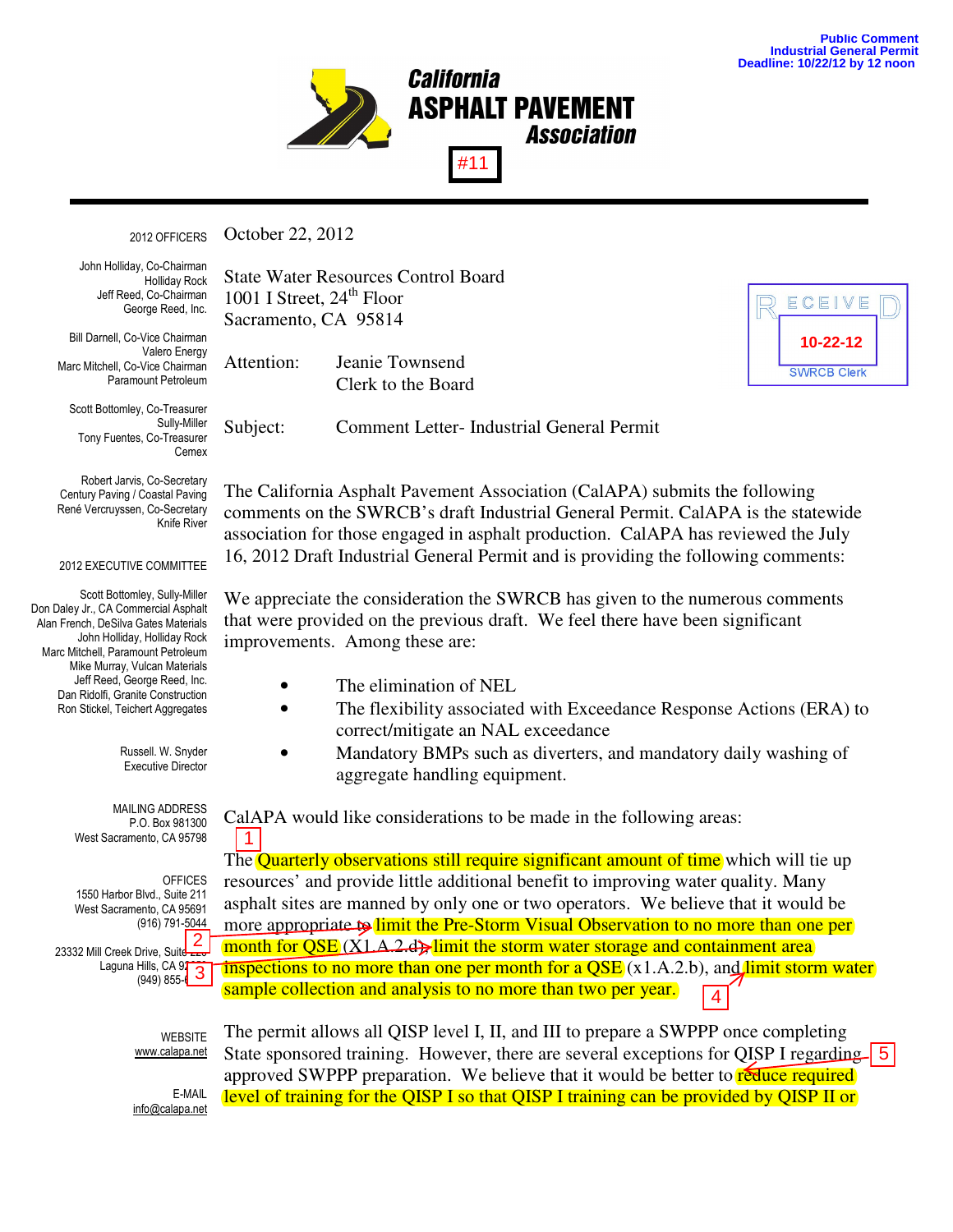III. QISP I would implement the SWPPP but not be permitted to prepare the SWPPP and other reports. This would eliminate confusion as to what types of SWPPPs they may prepare and leave SWPPP preparation and reporting for more highly qualified professionals. QISP I would receive training more in line with field level duties and the mandatory 4 hour training. This will reserve the more detailed technical training for the QISP II and III.

The permit requires a significant amount of training for all levels of certification. There is no allowance given for those that have extensive experience and training in the implementation of storm water programs, such as those individuals which have successfully completed the Certified Professionals in Storm Water Quality (CPSWQ) Program, Certified Professionals in Erosion and Sediment Control (CPESC) and have completed and obtained the QSD. Consideration should be given to allowing those that have professional training to ensure adequate resources through the rapid implementation of the program.

Currently there is ambiguity in the definitions of the levels of training and what is entailed. A better definition of what adequate training entails would aid in development of creating a consistent program. Such a program should be prepared and a draft made available for public review and comment.

The permit provides for the ability of inactive mine sites to obtain an Inactive Mining Operation Certification and make certain requirements inapplicable. However, the economic times have left a lot of asphalt facilities mothballed with no full time staff. The facilities have no regular work scheduled and no permanent personnel. We recommend Section XIII be modified to include an "idle" facility catchall for all SIC codes to allow currently inactive facilities which have not been operation in the last 30 days, to be eligible for the same relief from the requirement detailed in Section XIII B and provide recertification of idle facilities annually.

- $\boxed{9}$  Section XVI of the permit requires submittal of the annual report by July 15<sup>th</sup>. The deadline is only 15 days after completing the data acquisition for the annual permit cycle. In addition, the July  $4<sup>th</sup>$  holiday occurs during this 15 day period. This is insufficient time to collect the data, perform proper QA/QC and upload to SMARTS. Consideration needs to be given to the fact that due to the training and certification requirements for the program, stakeholders will have a focused group of individuals to compile and prepare the reports. Few companies will have more than one individual trained to certify the report. Some QISP III will have numerous sites to review, evaluate, and certify. Fifteen (15) days is simply not enough time to adequately complete this work. We request Section XVI change the deadline to the third week of August. The permit requires a significant amount of training for all levels of certification. There is:<br>given for those that have extensive experience and training in the implementation of storm<br>more than the security (CPSWQ) Pro
- Section X-H-2d-vi requires that outdoor material/waste handling equipment or containers which come in contact with industrial materials or wastes be observed and cleaned as appropriate. It is infeasible and impractical at an asphalt plant or aggregate plant to wash the conveyors of sediment. The rinsing activity is more likely to impact receiving water than not rinsing the conveyors and using BMPs to manage storm water that may come in contact with sediment. It is our interpretation that since this is infeasible for our operation that this requirement would not apply. We would like confirmation that this is correct. Can you please confirm?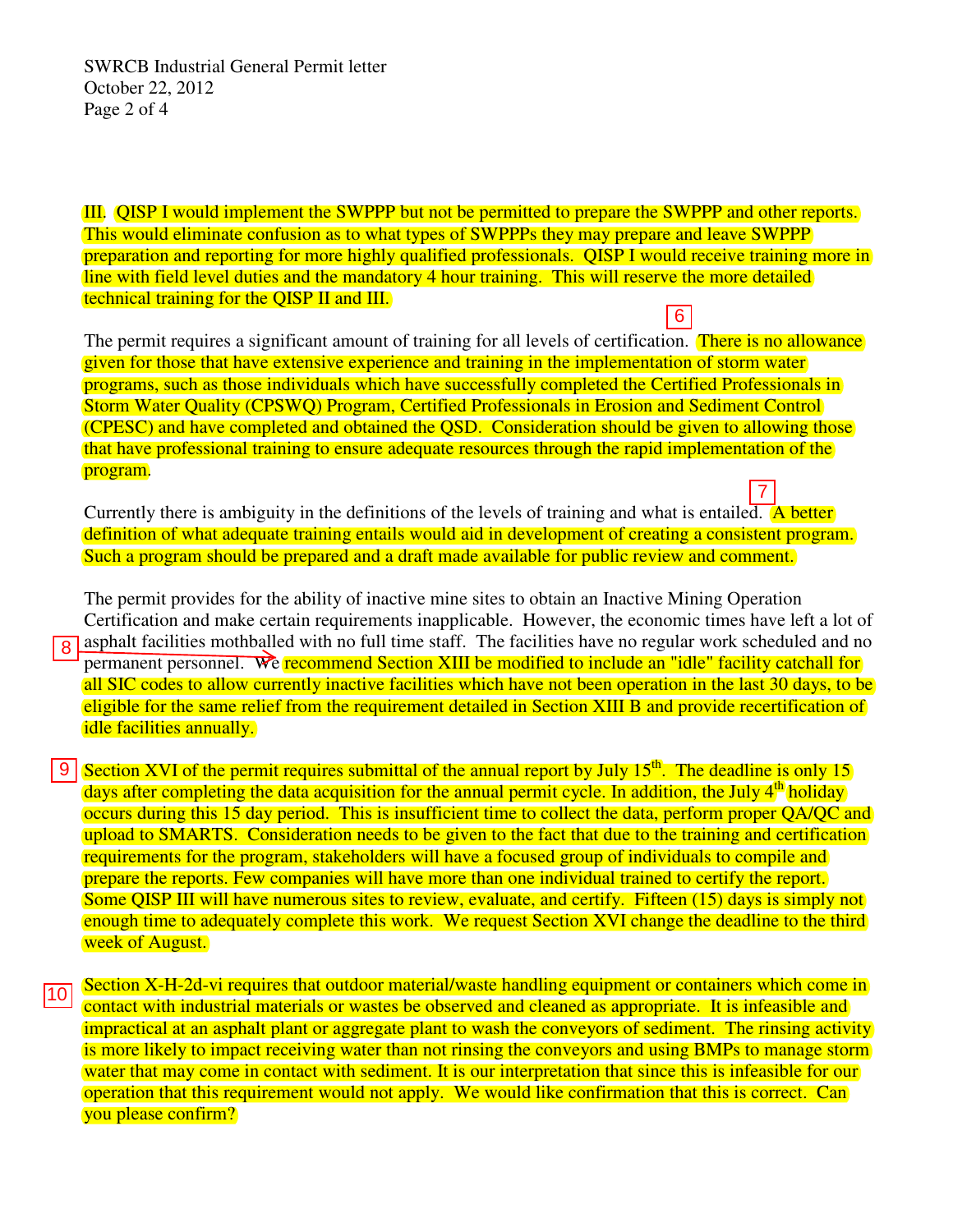SWRCB Industrial General Permit letter October 22, 2012 Page 2 of 4

The permit allows facilities to make determination regarding the infeasibility of Minimum BMPs. It is our determination that all QISP levels are able to determine the infeasibility of a BMP. Please confirm that all QISPs are able to determine the infeasibility of BMPs (Section  $X H 2$ ). 11

The asphalt plants often store the aggregate that is feed to the plant in large open storage piles at this site. Section X H 2 a iv under Specific BMPs requires stored materials to be covered. This requirement raises questions related to a hot mix asphalt operation. Aggregate storage piles are large which causes tarps and covers to be ineffective and impractical for aggregate and asphalt facilities. Not only does the size present problems for covering, but the piles are frequently being loaded and unloaded. This minimum BMP is reasonable for many industrial processes but not for aggregate and asphalt facilities. Additionally, the other minim BMPs in the section apply to this operation and would sufficiently prevent the stock piles from contributing to run off. We are requesting section IV be revised to state:

> IV Cover all stored industrial materials that can be readily mobilized by contact with storm water excluding aggregate, recycled asphalt pavement, shingles, rip rap and other materials stored in open storage piles. 12

Much time and effort has been put into developing the regulation and the new permit will represent significant revisions to the implementation of the plan. We request Section II be revised to provide at least one year from the date of adoption to update plans. [13

The permit requires that the design storm standards meet the 24 hour  $85<sup>th</sup>$  percentile rain event (Section X 14  $\overline{H}$  7 a). The permit does not clarify what occurs when a rain event exceeds the 85<sup>th</sup> percentile and the **BMPs** do not have the capacity to handle the water. Is there regulatory relief if an instantaneous or annu BMPs do not have the capacity to handle the water. Is there regulatory relief if an instantaneous or annual NAL is exceeded as a result of these large rain events?

The permit requires observations of outdoor areas, including run-on, to determine housekeeping needs 15 (Section X H 2 a.i). When a site identifies a natural area (owned or not owned by the operator) erodes in to an industrial area is it necessary to completely eliminate the run-on to the facility? Run-on volumes may be difficult to determine ahead of time in order to design adequate BMPs. What Min BMPS standard, if any, is a facility required to meet?

16 Section XIII-E\_4-b and XII-E-5-a requires that a facility determine that the pollutants causing the exceedances are solely attributable to storm water run-on or present in the natural background to the facility. We request that consideration be given to allow facilities which find these at their site be provided a process to identify the problem and study the problem before enforcement action would be taken. The Water Board has stated that they will provide templates or requirements that would meet the technical reporting requirement. Currently it is unclear when the documents will be available. Please let us know when it is anticipated the requirements and templates will be available for review and how will they be distributed.